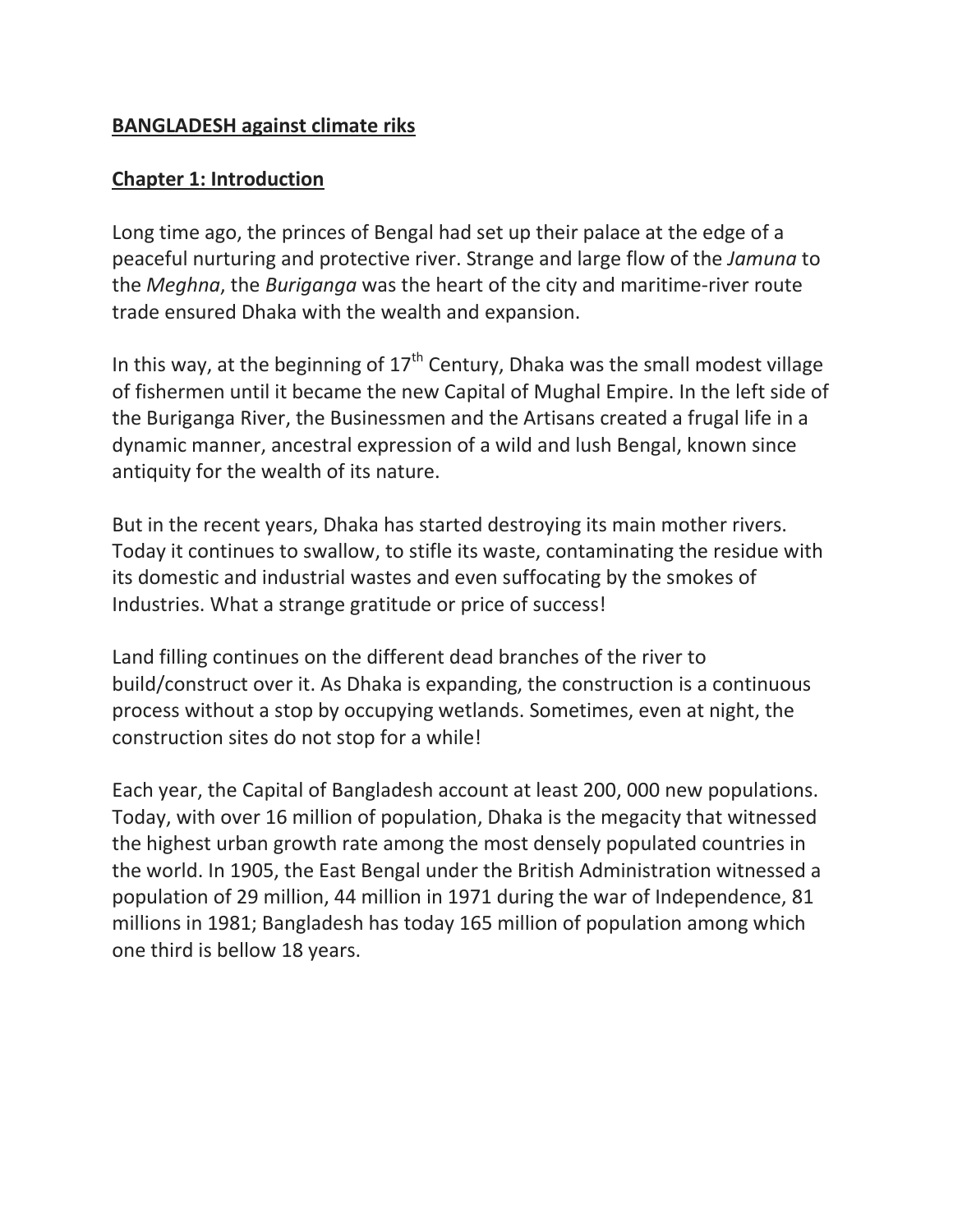Thus, sharing lanes became delicate between traditional vehicles, CNG and over 80,000 rickshaws mainly driven by slum dwellers.

Because regularly, the climatic disasters of north or south displace entire families who crowd into the interstices or the suburbs of the capital, extending or creating new slums. Migrants coming from the north where floods or droughts have destroyed their lands, Migrants also coming from the South, fleeing the fury of cyclones and the perverse effects of salinity of water and land. For over 40 years Climate Change and rapid growth of population has created this phenomena.

Coming to Bangladesh, just after the closing of COP 21 in Paris, I had some questions in mind. How come such a young and relatively smallest country can be so densely populated? And despite its recent past that is deeply exposed to political and climatic events particularly dramatic.

Bangladesh is considered as one of the most exposed country to the negative consequences of global warming. How the most effected people had survived and surviving this risk every day? What are the social consequences? What should be our points of view about it and what commitments we can make once the clarification is available?

Dhaka slums- of which some are located in the old historic area, in the heart of the town and even in the diplomatic area, some major players of Bangladeshi delegations to the COP 21 gave me some firsthand indications.

#### Interviews

I asked the question about the responsibility of the Bangladeshi Government to save its victims.

#### **Chapter 2: Geography and History**

But for better understanding of the Bangladeshi scenario, it is necessary to put in place it's Geographic and Historic perspectives.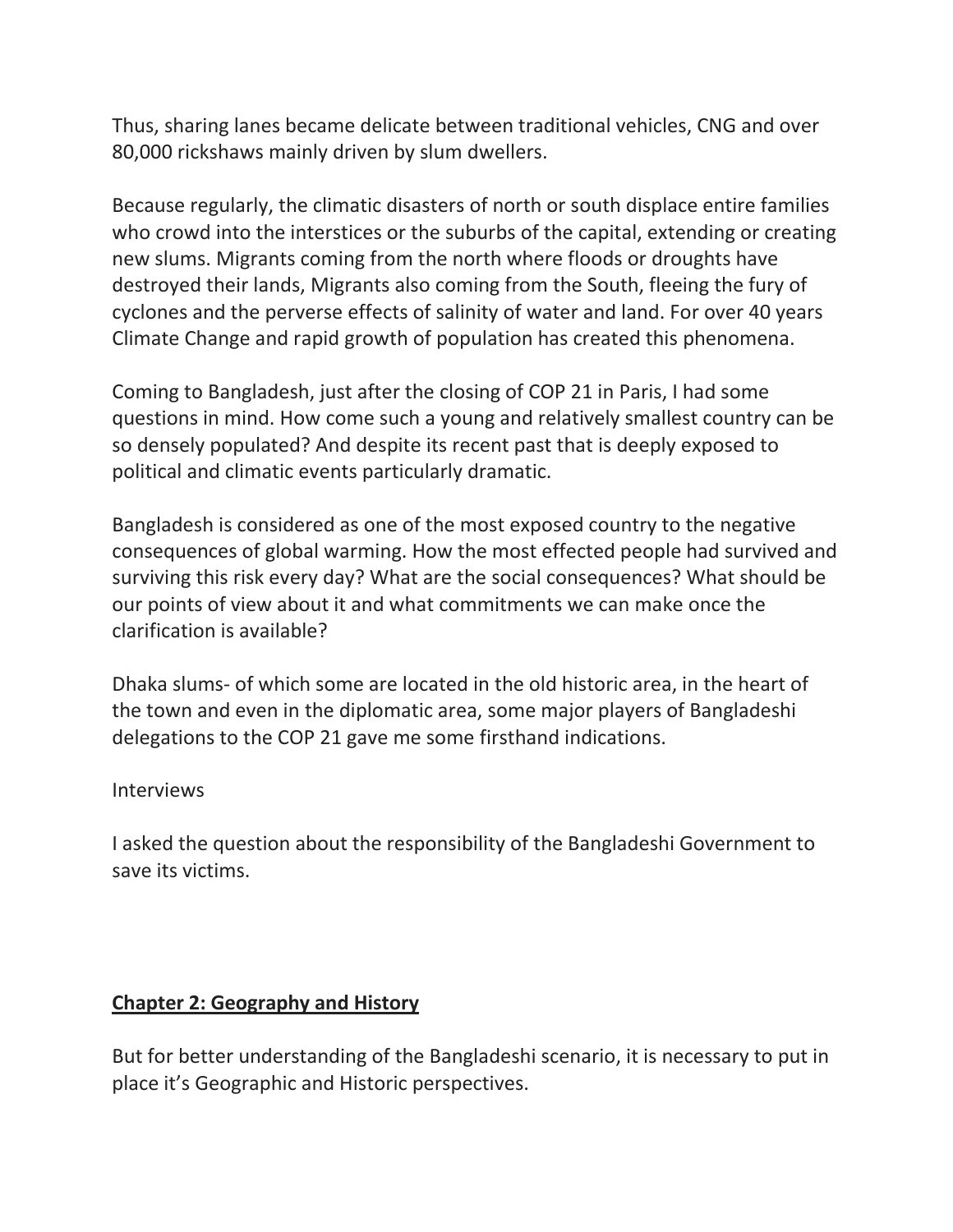What has attracted me up to Bangladesh is firstly its incredible hydrographic network. Unification of the three major Himalayans Rivers-the Ganga or the Padma, the Bramhapoutra and the Jamuna and the Meghna, constitute that the out-flow of water from Bangladesh is the second highest in the word following the *Amazon River* systems. In the south, lots of final dispersions of delta divide the attractive region of Sunderbans. The brilliant Bangladeshi writer Amitav Gosh writes:

"*The islands (in the Sunderban) are alike the vain in the tissues of the country, the fringe of her sari, half soaked by the sea."* 

At the same time, Bangladesh is a young and ancestral country, eternal regions with rich potential known and travelled from Antic period for its legendary abundant soil.

At the same time, one of the youngest countries of the modern world, created firstly through an administrative partition by the English, especially in 1905, than Indo-Pakistani Independence in 1947. This Independence is not that wanted by *Mohatma (the sacred soul) Gandhi* who dreamt of a Greater and multicultural country where all the communities would live together in harmony.

Because finally Independence of Indo-Pakistan was realized on the basis of geographic partition on the pretext of religious majority and pushed India towards "Hinduism" separating from Oriental Pakistan and oriental "Muslims". Millions of refugees from one and another side, 2 million of persons killed during the communal riots, the unforgettable result indeed!

To the east, known as East Pakistan-1,600 kilometers from the capital Karachi, on the other side of India, the Bengali Language movement gains the gradual support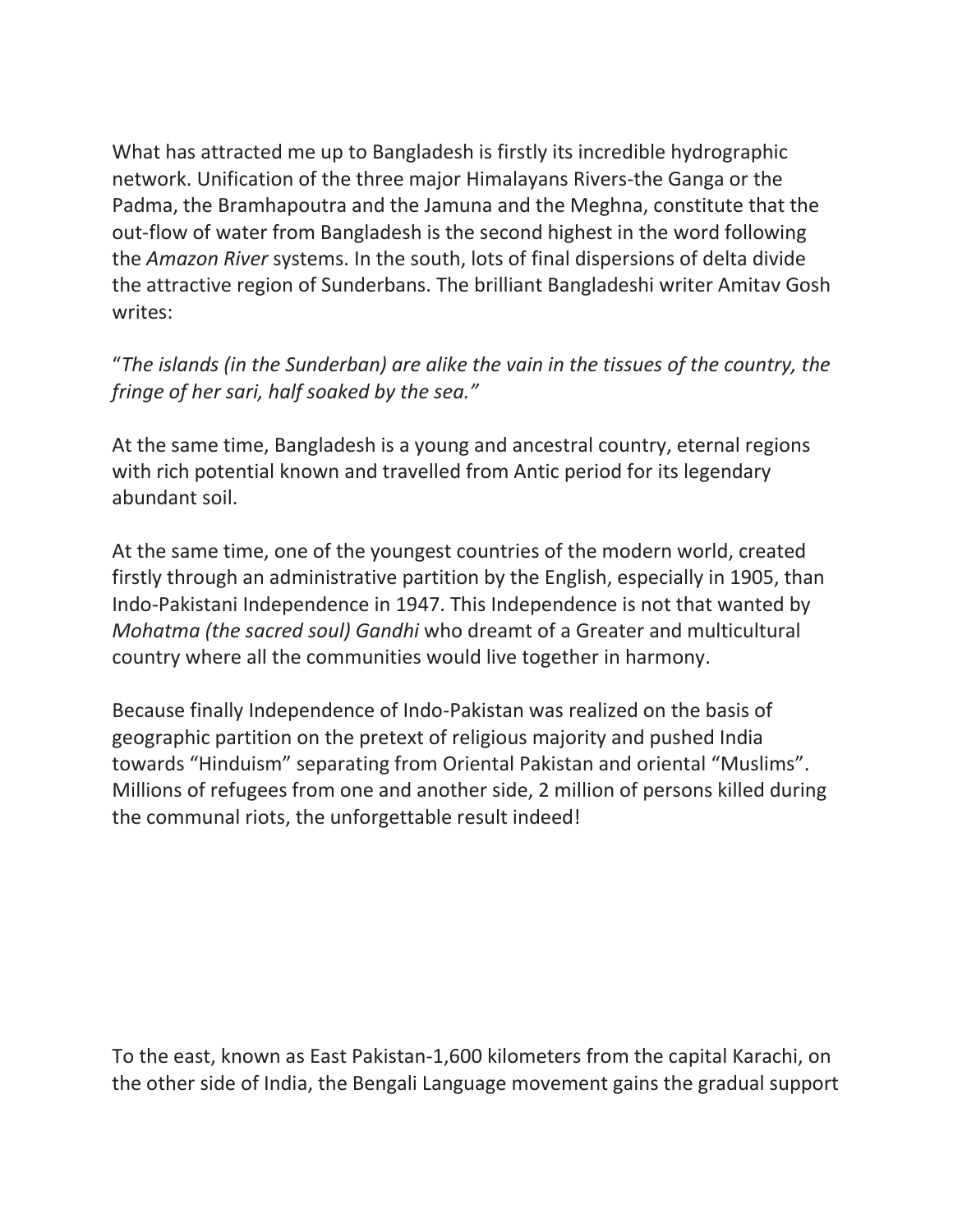and became more and more determined towards the idea of Independence. On 12 November, 1970, Cyclone strikes in the south towards the district of Bohla, killing nearly 500,000 people, including 100,000 on the half-submerged Island. It caused the displacement of tens of thousands of migrants.

Faced with this tragedy, the delays and weakness of Pakistani Government's relief work accelerated the independence movement.

Thus, in the following year, in 1971, during 9 long months, a terrible war of "liberation" freed Bangladesh from the oppression of the Pakistanis and its criminal army. It left behind the horrors of genocide that ceased with the final intervention of India, 1 to 3 million of deaths, 200,000 women raped, 8 to 10 million refugees and the crime against humanity; the assassination of 250 intellectuals in the heart of Dhaka.

Even today, Bangladesh settles its accounts with some Pakistani collaborators (*Bangladeshi origin known as Rajakar*) in prison and executed at the Dhaka Central jail.

*Sheikh Mujibur Rahman*, a charismatic leader became the father of the newly emerged nation known as *Bangabandu* (friend of Bengal) - the country of Bengal-Bangladesh founded on 16 December, 1971.

Following the mismanagement of catastrophic floods in 1974, the famine was evident; his *(Sheikh Mujibur Rahman)* assassination in 1975 marked the beginning of a chaotic political period perpetrated by several coups.

Thus, Bangladesh born amidst suffering and trauma.

Today, the People's Republic is progressing with lucidity and courage. It is facing its past and present while projecting itself towards a future where climate and politics are still and always in the heart of its concerns, its problems and perhaps its paradox solutions too.

Because as everywhere else, everyone defends his own vision of social justice, it is precisely in Bangladesh where *Dr. Muhammad Yunus* invented microcredit, effective for the villagers in particular. But today, the priority of Bangladesh is to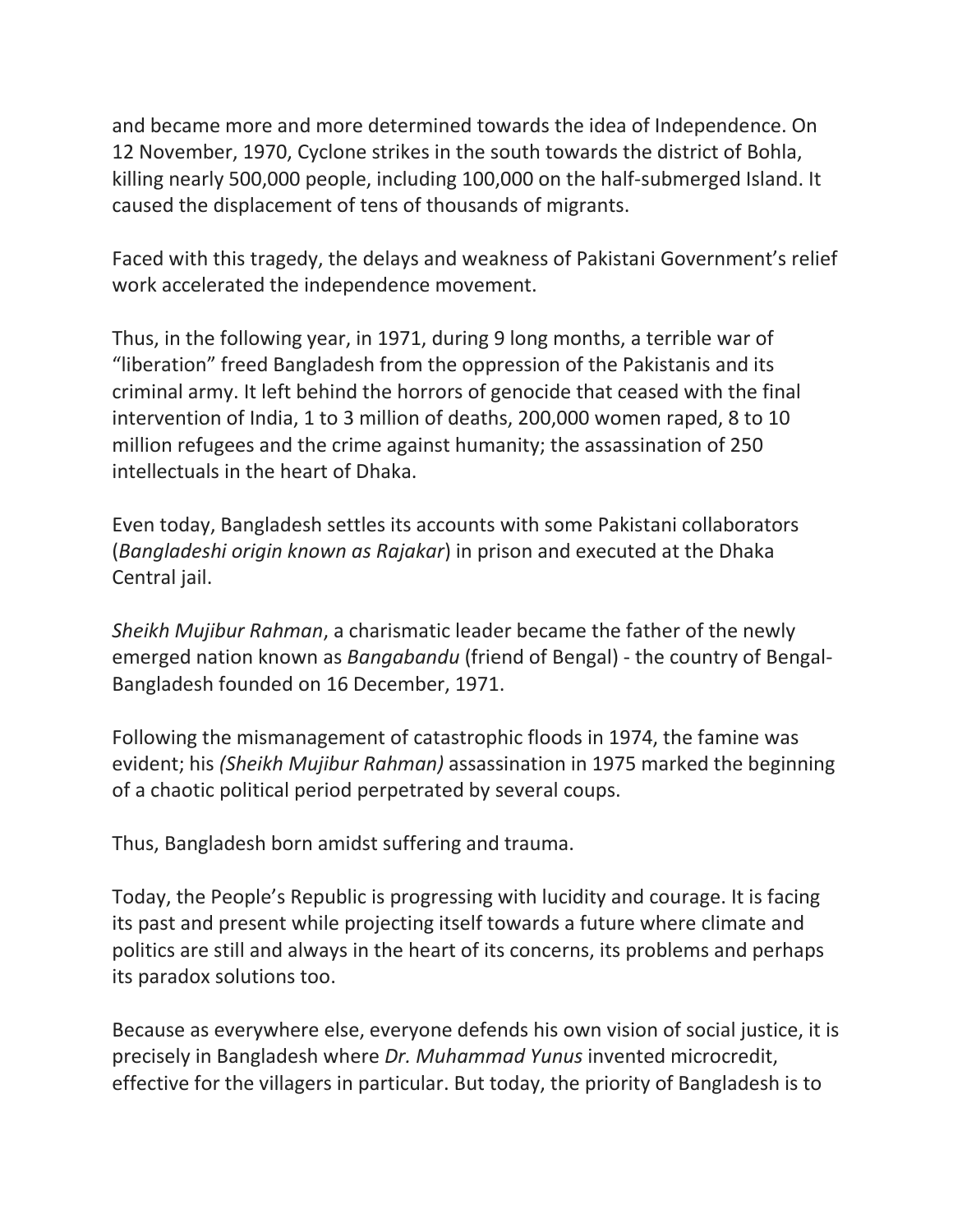emphasis on the concept and mechanisms of a future of global climate justice. I met Hafijul Khan who is one the initiators of the systems of compensation for losses and damages due to climatic disasters.

## **Chapter 3: Slum of Dhaka: The Refugees from the North**

But in Dhaka, there is urgency because, never than ever, climatic migrations and overpopulation pushed Bangladesh and its Capital face to a routine problem. More than 500,000 people live in the slums of which 50,000 around the railway route.

In this coastal country with around 700 rivers-fishes and other products of the river and sea, more and more fish farm coming up that is the principal foods of the Bangladeshi along with various types of lentils, rice, flavored spices.

Dhaka is a city of water, laid on an intersecting hydrographic network and still omnipresent with the residues of wetlands, lakes and canals issued from rivers more or less filled up.

In addition to the permanent inhabitants, many seasonal workers come to work every year in Dhaka during the period of slow agricultural activities and then return to their village or family. Like everywhere in Dhaka and in the big cities of the country, the lives of slum dwellers depend very much on the quality of the water points and the daily work they find such as: brick breakers, porters, households, textile workers and rickshaw puller.

# **Chapter 4: Chars**

Leaving Dhaka towards the North, is because, firstly to understand the air pollution in the Capital. One can see all around dozens of gray-black plumes of innumerable chimneys of bricks-major material of construction sector.

In the north of Dhaka, the Jamuna River contains the characteristics of a great river. Several kilometers wide, multiple islands that is measured by kilometers to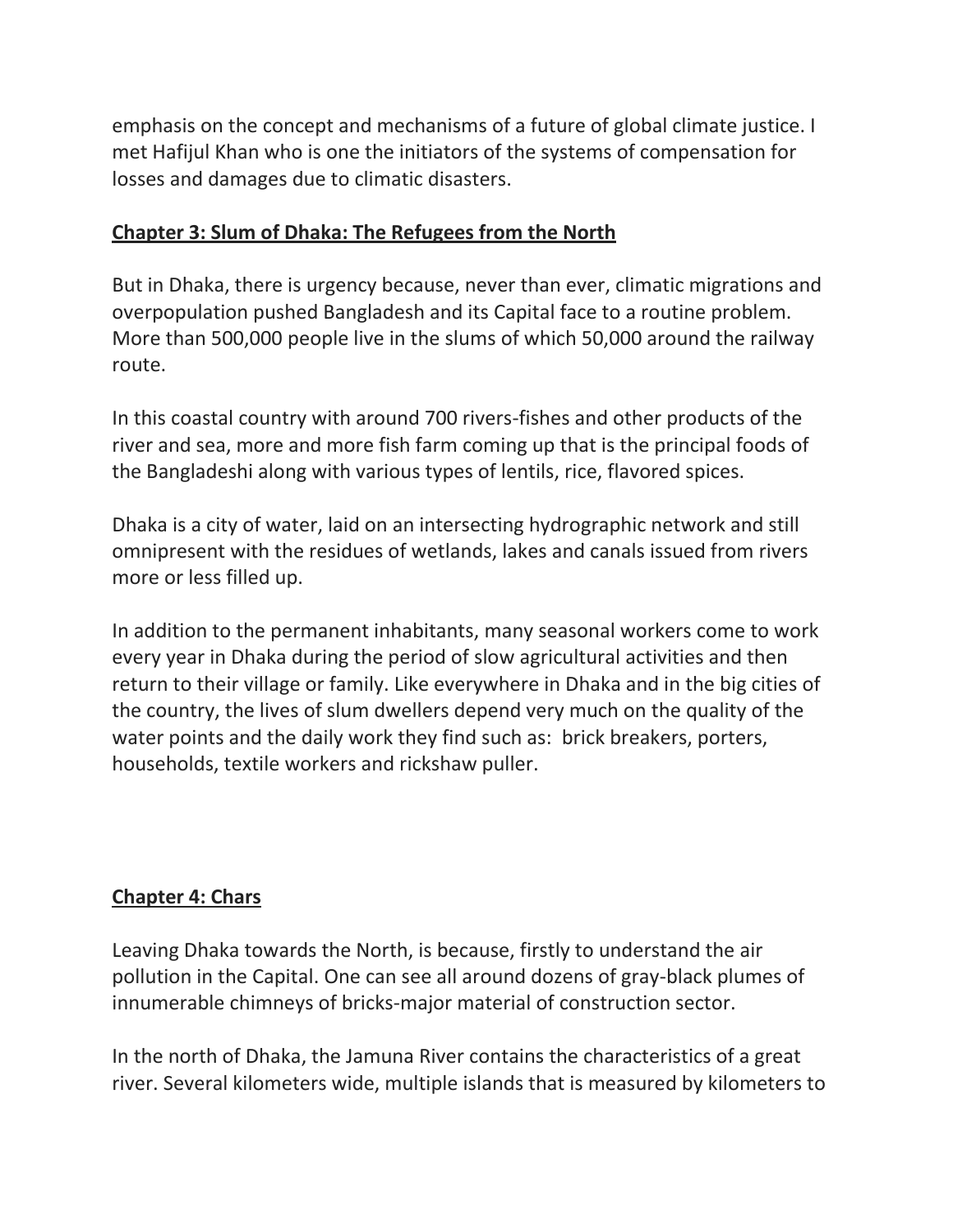determine its width and length. Its water descends from the Himalayan height of Tibet in zigzag, passing through India and Bhutan for some tributaries. The son of Brahma becomes Jamuna in its ending segment that is almost rectilinear from north to south towards the double confluence and the Gulf of Bengal. Jamuna, the sacred river, inhabited and nourishing river, the only master of life, fears and sometimes dramatic upheavals.

Because, like all the rivers, the majestic islands here called "Char", constituting by the powerful rivers that is rich but unstable. More than anywhere else and before, the chars are like flesh of sand and clay that Jamuna lays down extends, besieging tears sometimes. In Bangladesh, more than 5 million people live on these islands.

In Sariakandi, a few minutes from Bogra and its urban hectic center of few traces of the historic compound of Mahastangarh-the oldest fortified city of the country, finally I reached to the "char". The nearest one and than two other which are more isolated, to meet people whose life and destiny are dictated by the river with its fertile lands suitable for cultivation of crops and livestock for the good and for the worse- when Jamuna decide to rearrange its sediments in an another order.

## **GADZARIA ISLAND:**

How do we live on "erasable" sites for its livelihood and agricultural products even with a small exceptional flood? Is Yesterday's exception became or will become more familiar, more acceptable and parable?

These areas are entirely devoted to the agriculture; I meet the inhabitants who tell spontaneously about the invasive and erosive floods that they face almost every year.

No direct financial aid but medical assistance like the floating hospital of the NGO "Friendship"-created by a French man (*Yves Marre).* These two women have been benefited from this intervention.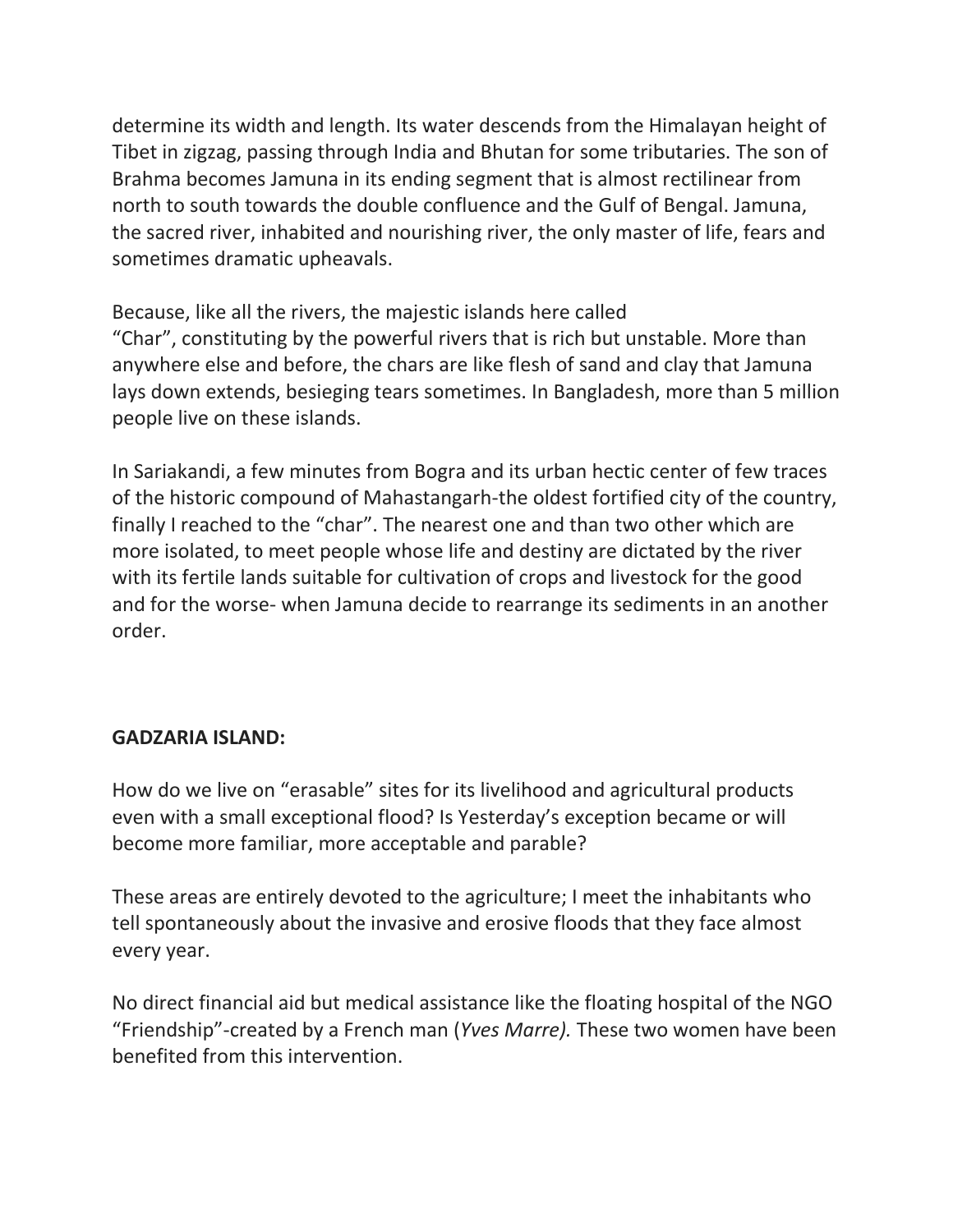We say goodbye to the Godzaria Island to visit an Island a little more eccentric, probably a little more exposed too.

#### **Milbari Island**

During the course of conversations, dates came up: 1966, 1974, 1987, 1988, 1998, 2004, 2007 and 2014. The nights of fear of Cyclone attacking the walls of houses with sand cliffs.

"We live like birds" said an inhabitant of the Island. Shifting of houses is just a matter of time. The houses are regularly pushed away from the actual place and high land far from the bank (sometime with the help of NGOs), to lessen the risk of falling from the cliff into the mist of Brahma or into the braids of his daughter Jamuna.

But despite the precautions, "It often happens to a rich farmer, breeder and landowner fallen asleep at night and wake up homeless." The oldest still remember the visits of the English and Pakistanis collectors who come to harvest the products in these rich and productive lands but subjected to the absolute risks. And yet, on this day of January, 2016, these islands appear to me as of peacefulness and a paradisiacal agricultural potential. In a sense, I am reassured for them and I clearly understood that for nothing in the world, they will never go for the idea of leaving their islands, homes, world and their freedom; even after facing the most risky natural calamity. Only the river can make them leave their land, if it decides to take it and perhaps to take them with! Especially not in Dhaka! They have never been there and will never go. Whatever the situation is, it is clear that in recent years with global warming, Himalayan glaciers are melting. The floods of the Jamuna and the other Bangladeshi rivers are thus more frequent and more intense and during the devastating floods, more than half of the country is flooded. And according to IPCC models, this trend will intensify in the decades to come.

#### **Chapter 5: Khulna, Barisal and the Refugees of the South:**

Going to the south is to see the other side of Bangladesh, the other entry of climatic risk.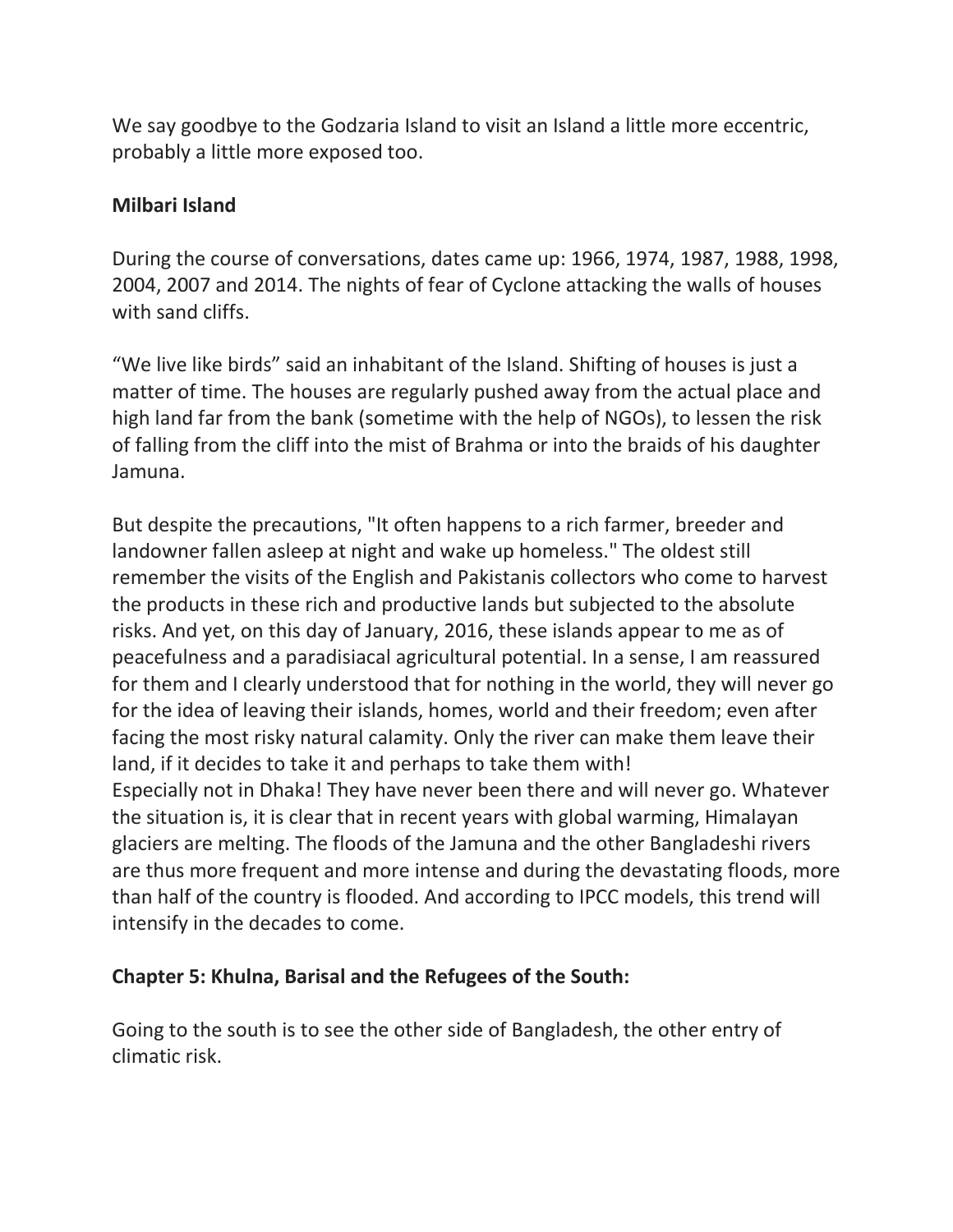On this part, we could have cited many earthquakes sometimes associated with floods.

And moreover on the surface, the irregular rainfall and the water withdraw by India particularly consistent and further diminishing the superficial and underground resources during the years of low precipitation. With consequently in Bangladesh, the inadequacy of water to live and entry of the salt tide in the interior.

Salinity increases and drinking water becomes a serious daily problem. In 1957, an agreement was signed to share water between India and East Pakistan. Many tensions culminating after the construction of the *Farakka* dam from 1961, which retains and diverts water of the Ganges towards the Indian Sunderbans and Calcutta. Despite the improvement of the relations between the two neighboring countries, water problems persist in Khulna and in the South West, always affected by the Indian diversions and withdrawal of water.

#### **Khulna Slum:**

Khulna, Capital of the south. So the journey continues to Khulna or towards Barisal, the other main city of the south, they come to these two cities when they lose everything. Here the deadlines are not those of Chars, nor the droughts of the north. In this zone the danger comes in a wide ranges and unpredictable and still partly unstoppable.

Since ancient time, every century has witnessed its chronicle of storms, cyclones or typhoons, named in bangla. In 1665, 1737, 1877, the most violent of all known cyclones had happened. In 1930, 1970 with 500,000 dead and missing and millions of homeless, in 1988, 1998 and 2007 the terrible *Sidr, Aïla* in 2009. Now the meteorologists give them name, pretty names for demons of *Dokkin Rai or Gaia.*

In the interstices of the heart of Khulna or in the outskirts, the refugees created neighborhoods.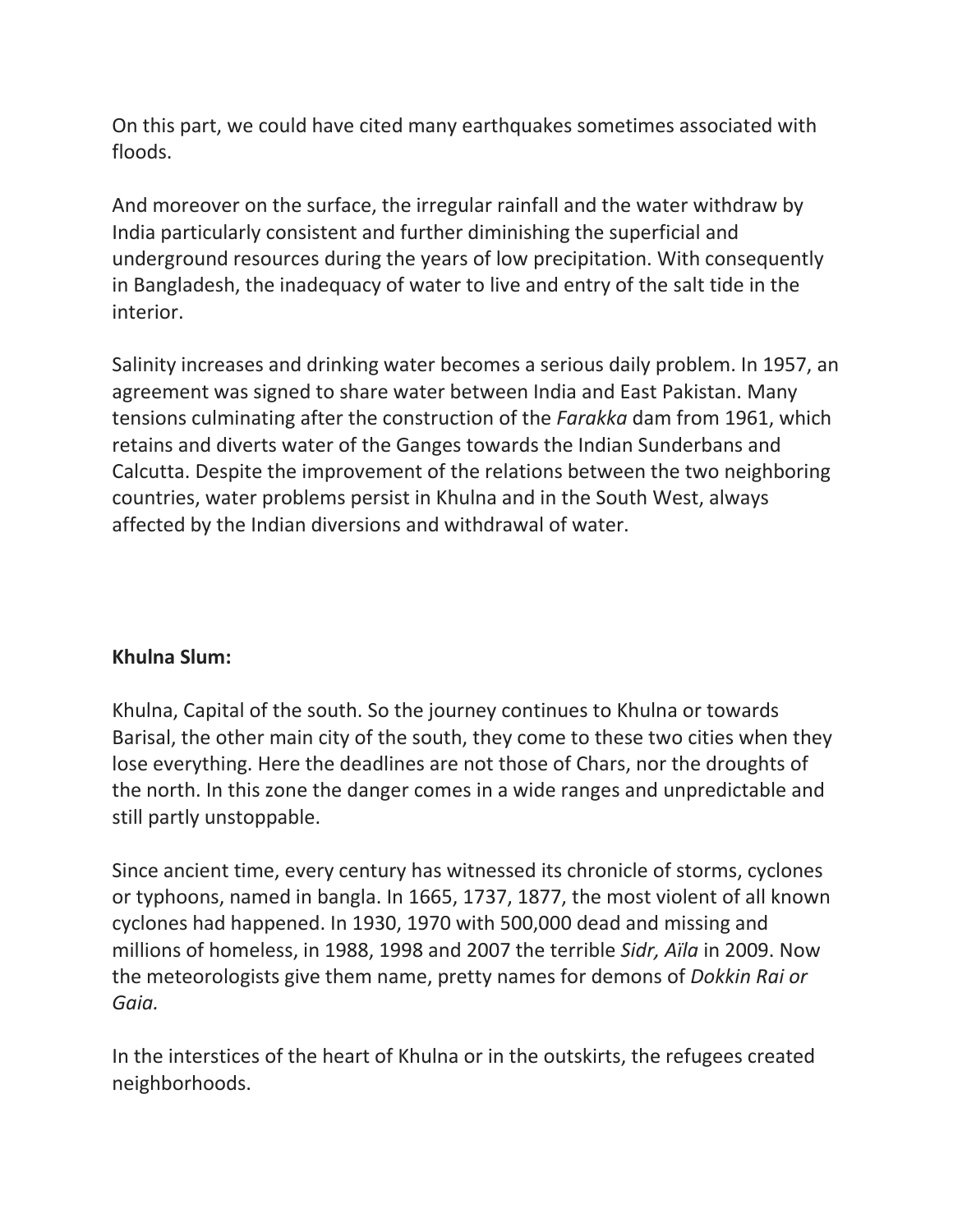On 15 November 2007, Cyclone *Sidr* was the most violent since 1877, with wind speed up to 260 km/hour.

The exceptional intensity of Cyclone *Sidr* was underestimated by the forecasts.

Slums also have their deans. In this district of Khulna among the climate refugees, I met this man too. His entourage says he is 121 years old. He says he is the first inhabitant of the neighborhood installed there following a flood, perhaps the cyclone of 1930 or before. But the years have erased this "detail" from his memory. He only remembers that he was young, maybe 20 years or 30 years old, when he worked for the English. He nostalgically evokes his collaboration in building the church with English sisters. He has a good memory of the English period, the age of his youth...

After this journey back in time, back to the heart of the city of Khulna and Barisalpleasant and dynamic port cities, Bangladeshi culture expresses itself deeply there.

I leave Khulna for the terrible and fascinating Sunderban meaning literally "the beautiful forest" to learn more stories on water and cyclones, in the great south, land of tides, nature, legends and tiger.

#### **Chapter 6: Sunderban**

*Mongla, a peaceful small town, gateway to the Sunderban….*

The cold damp and calm of January; is it misleading? Because, in the Sunderban, obviously, it seems difficult to find the way, the authorization and security. This natural mangrove area, unique in the world is filled with lures, potential dangers and hidden treats. Difficult to infiltrate its multiple branches, confluences, effluents and famous "mohonas" (crossings of several channels) that serve as landmarks to the river dolphins.

All the hydrological flow are to be re-written for this Bangladesh- country of mixtures of the fresh waters of the 3 major rivers and the salt water of the Indian Ocean.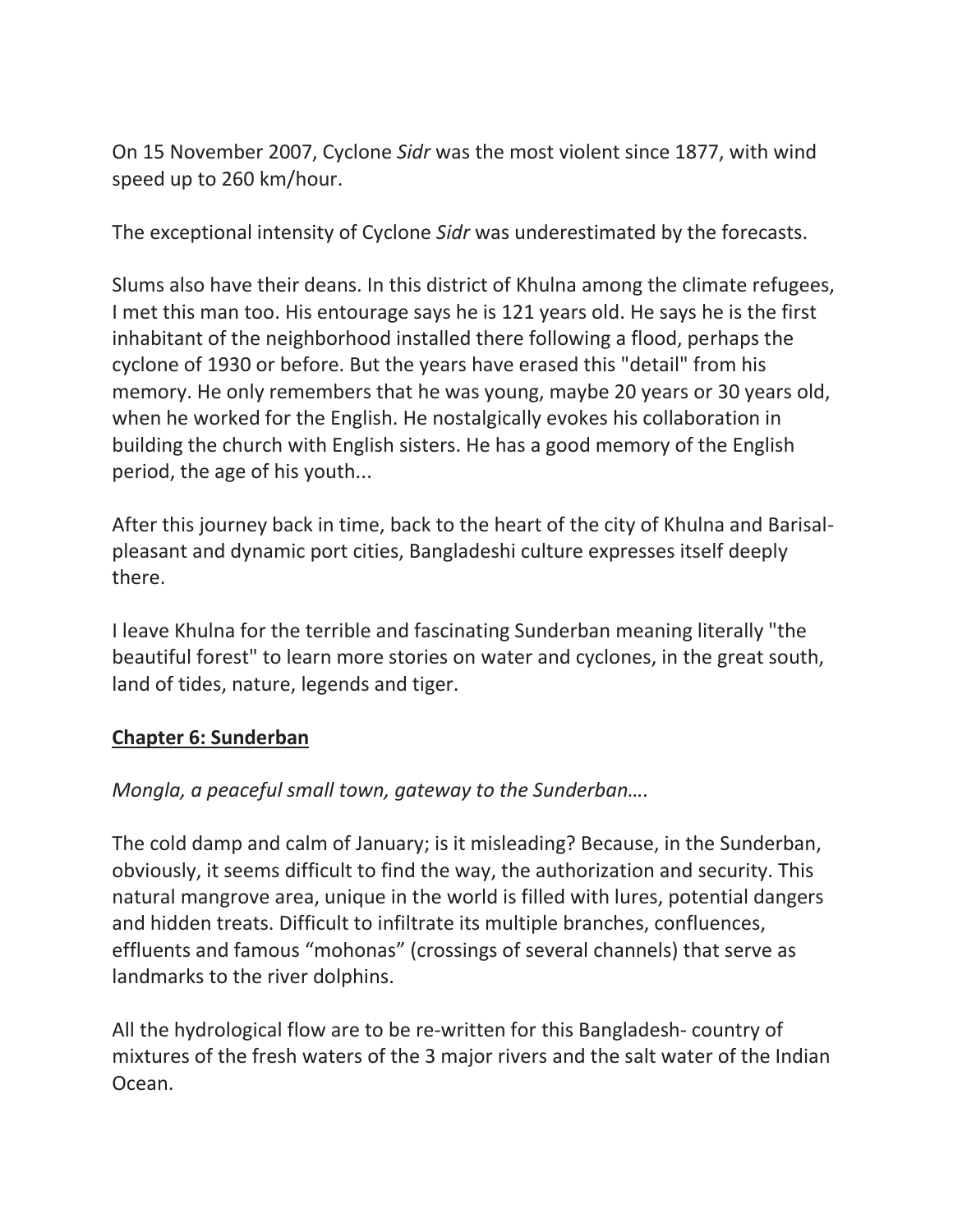Country of oscillating water level along with tides of 3 to 6 meters and monsoon floods.

Country of Sundari trees, master of fluid earth, mud detritus and constructive of the rafts and shield Islands during the storms.

Country of sudden storms and violence unimaginable even a few seconds before.

Country of fearsome and revered wildlife.

Country of predators, specially its famous Royal Bengal Tiger with its brilliant black and gold stripes, and generally we can see only once in lifetime.

Country of obscure and illicit trade and transactions.

Country of legends, especially that of the ancestral fight between the King of tigers Dokhin Raj, king of the nature in collaboration with his demons against " Bon Bibi"-the protector of men. The legend says that both of them shared the sunderban through a transversal line. The north is for the men and the south towards ocean for the tiger.

But, as a matter of fact, due to climatic phenomena and migration of population, as well as the rise of salt water changed the dividing line between men and nature and each one sacrificed to cross the border. As writes Amitav Gosh "*Never ever, the human beings had any doubts about the total hostility of the land towards them."* Each year, several dozens of people are victims of tiger attack. Here, the situation of men is that of the prey.

So in the village of Dhanbari, where I stopped, a tiger came in at night two years back and sneaked inside a house. Our boatman *(Dholu)* tells us.

In schools, children are sensitized to their environment and preservation, including that of the Tiger of Bengal, of which only about 300 individuals remain.

In this region, fishing is obviously is one of the major activities and resources.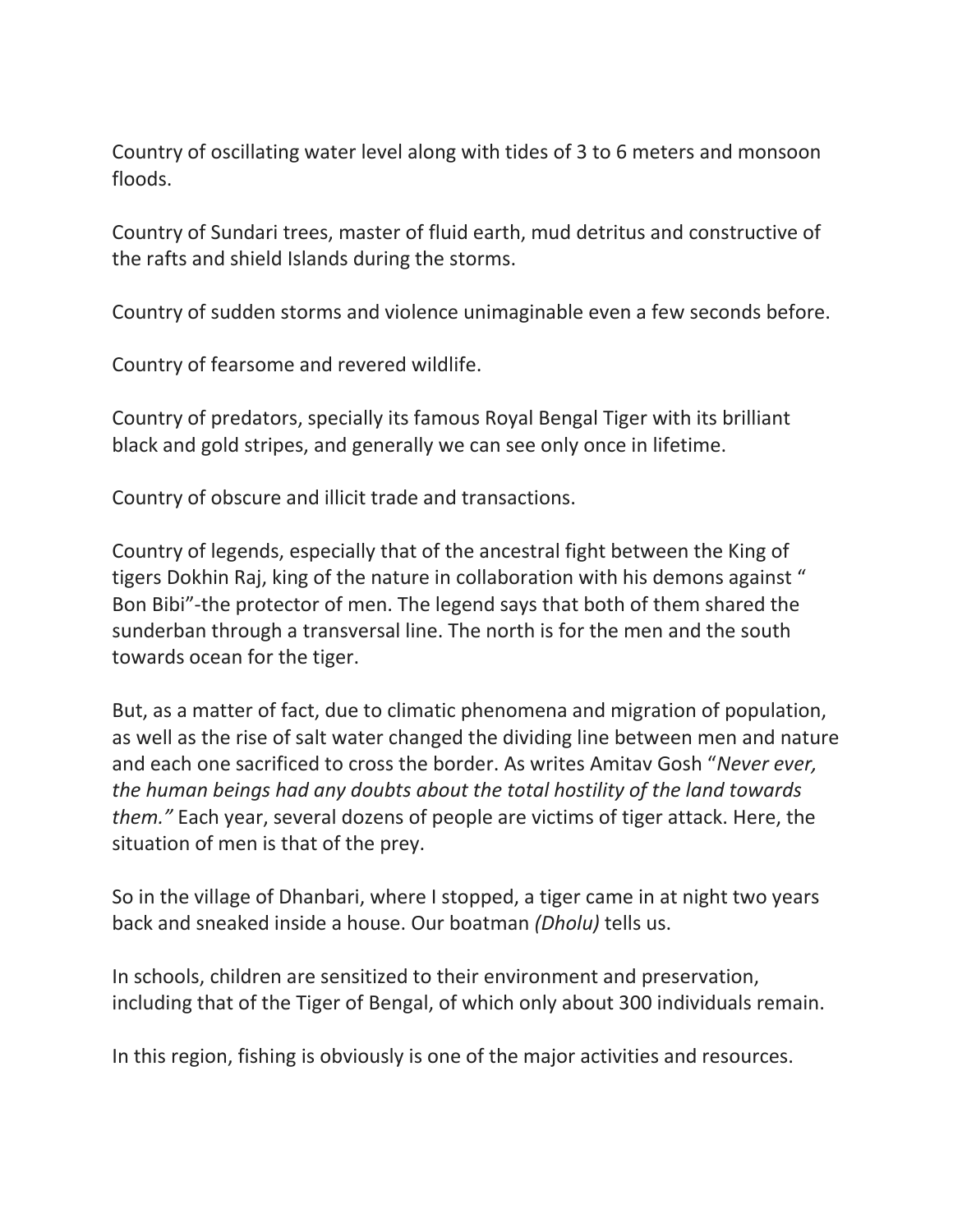### *Fishermen of Sunderban*

The inhabitants of the Sunderban can see their living environment becoming more and more fragile. Thus, the strongest and tallest tides attack even more the dykes and the lowlands. But too often it is the dangerous wind of the devastating cyclone, the wave-building three meters above the top of the tallest trees, throwing salt on the land far beyond the border. So how to protect one from the unstoppable events? To improvise with open eye as much as possible for those who are on the water, to protect from itself, but better still to anticipate with the setting up of 2 fundamental: Alert and Protection. In Dhanbari, I met local people and an elected official to understand better the risks and consequences of hurricanes and other natural disasters. On the facade of the school, which is like many other schools also serves as a cyclone center, all instructions in case of alert are drawn and written very precisely on the wall. The alerts are classified according to the assumed intensity of the winds and the level of risk thus generated. Taking shelter in cyclone centers is required from level 6 warning system and food must be protected by burying it. During storms and cyclones, those on the water are obviously the most endangered. In the bank of the river, within reach of all the many passing boats, there is the "red-light zone", in other words the barracks of prostitutes and where alcohol is sold. I met the patron of this special area, particularly exposed to the risks of submersion and erosion. The village of Dhanbari consists of Hindus, Muslims and some Christians; their quarters are juxtaposed. Maintenance in the riverfront district populated mainly by Muslims, many of whom have been settled there for only a few years. There were no casualties in Dhanbari during Cyclone Sidr in 2007 due to shelters and other protections, but this woman witnesses the tragedies that the waves have revealed to them. The inhabitants of the Sunderban are obviously aware of the risks. But open eye, dignity and confidence building in their surroundings carries them into their daily lives.

#### **Chapter 7: Conclusion**

I came back from this trip with a mixed feeling. On the one hand, an open and lucid country, with a deep national feeling and high-level intellectual elite, including Sallemul Huq, director of the International Center on Climate Change and Development and leader of the Bangladeshi delegation at the COP 21 in Paris.